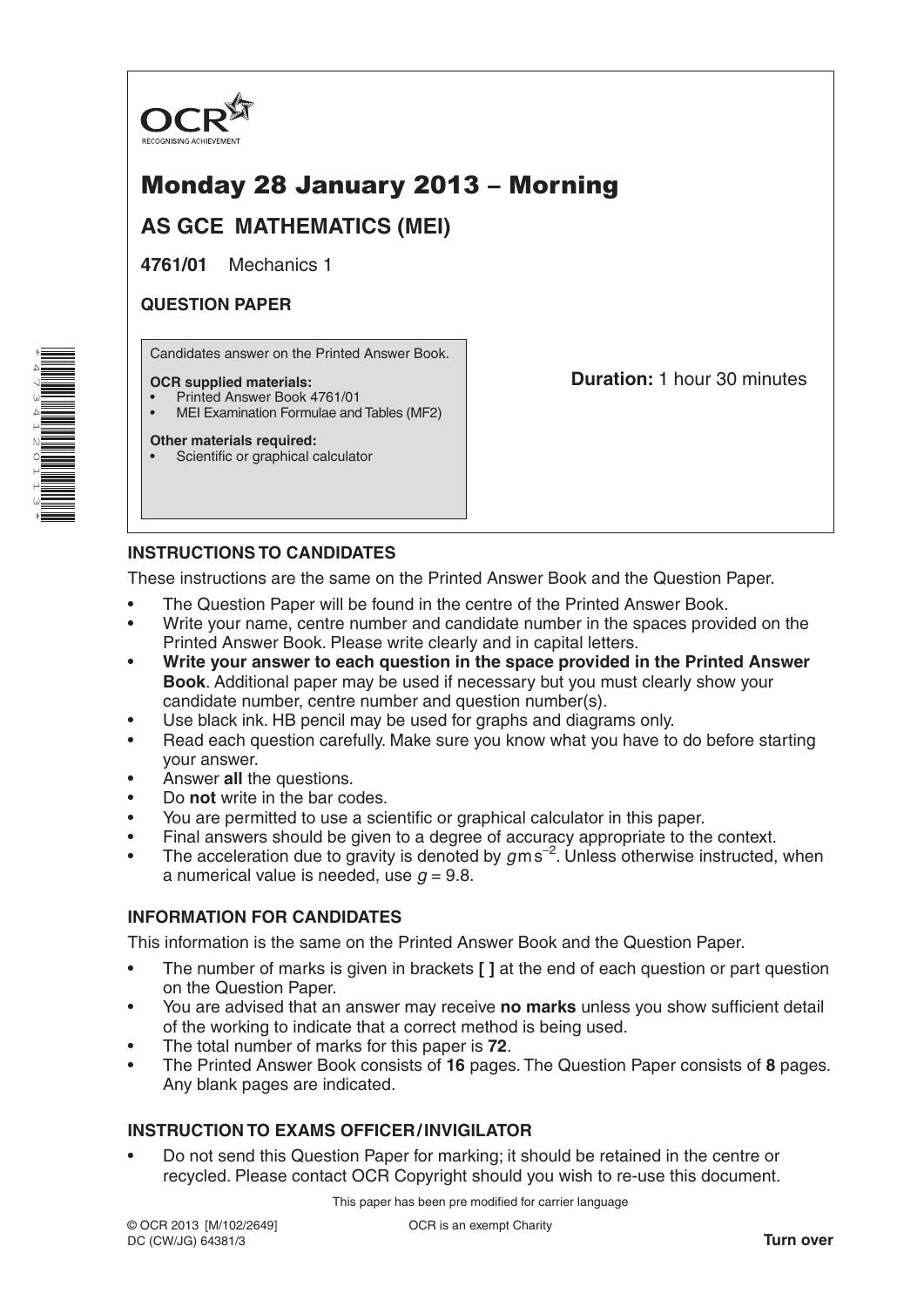### **Section A** (36 marks)

**1** Fig. 1 shows a block of mass 3 kg on a plane which is inclined at an angle of 30° to the horizontal.

A force *P* N is applied to the block parallel to the plane in the upwards direction.

The plane is rough so that a frictional force of 10N opposes the motion.

The block is moving at constant speed up the plane.





**(i)** Mark and label all the forces acting on the block. **[3] (ii)** Calculate the magnitude of the normal reaction of the plane on the block. **[1] (iii)** Calculate the magnitude of the force *P*. **[2]**

**2** In this question, the unit vectors  $\begin{pmatrix} 1 \\ 0 \end{pmatrix}$  and  $\begin{pmatrix} 0 \\ 1 \end{pmatrix}$  are in the directions east and north.

Distance is measured in metres and time, *t*, in seconds.

A radio-controlled toy car moves on a flat horizontal surface. A child is standing at the origin and controlling the car.

When *t* = 0, the displacement of the car from the origin is  $\begin{pmatrix} 0 \\ -2 \end{pmatrix}$  m, and the car has velocity  $\begin{pmatrix} 2 \\ 0 \end{pmatrix}$  m s<sup>-1</sup>. The acceleration of the car is constant and is  $\begin{pmatrix} -1 \\ 1 \end{pmatrix}$  $\binom{-1}{1}$  m s<sup>-2</sup>.

- **(i)** Find the velocity of the car at time *t* and its speed when  $t = 8$ . **[4]**
- **(ii)** Find the distance of the car from the child when  $t = 8$ . **[4]**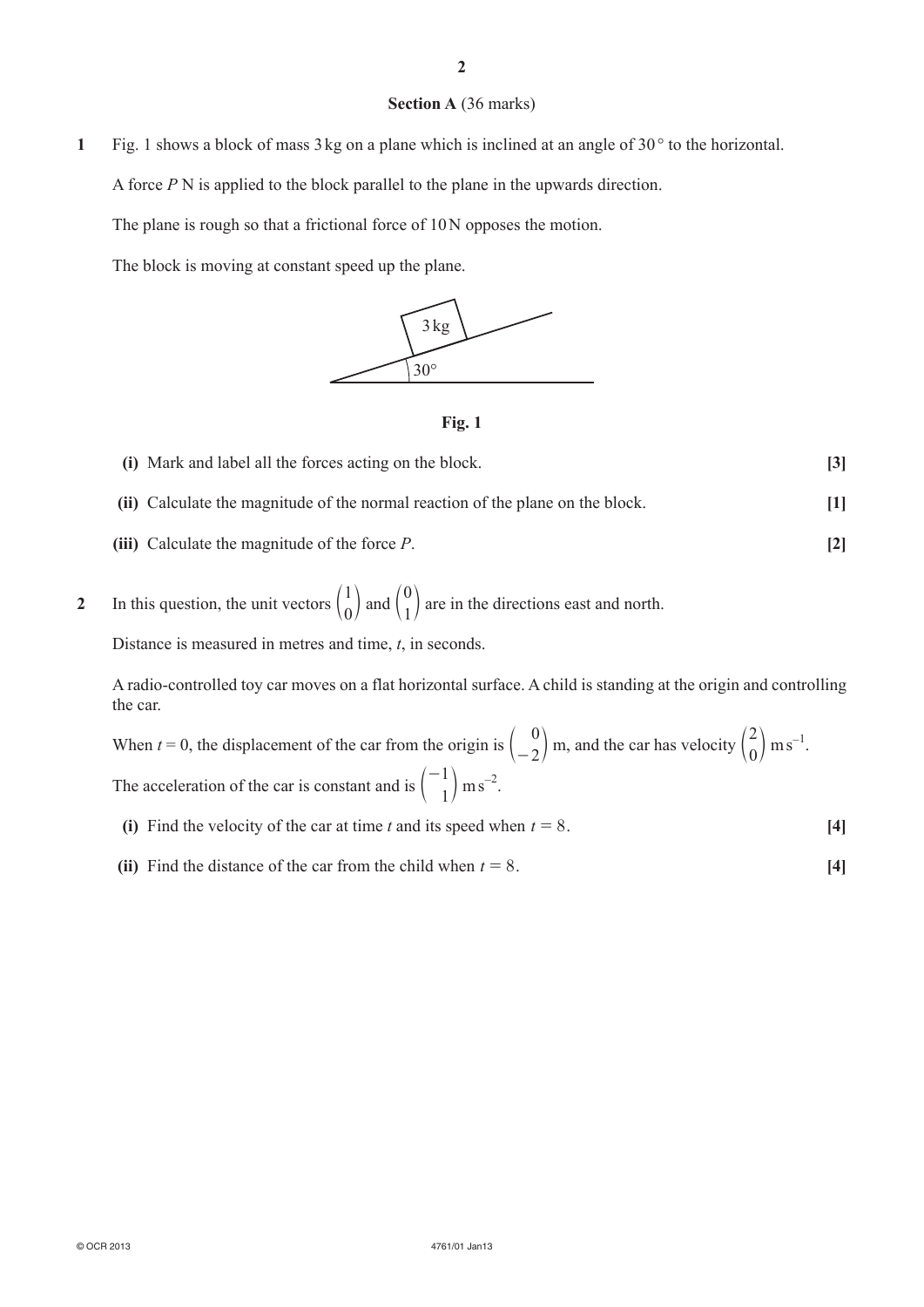**3** Fig. 3 shows two people, Sam and Tom, pushing a car of mass 1000 kg along a straight line *l* on level ground.

Sam pushes with a constant horizontal force of 300N at an angle of 30 ° to the line *l*.

Tom pushes with a constant horizontal force of 175N at an angle of 15° to the line *l*.



**Fig. 3**

**(i)** The car starts at rest and moves with constant acceleration. After 6 seconds it has travelled 7.2m.

Find its acceleration. **[3]**

- **(ii)** Find the resistance force acting on the car along the line *l*. **[4]**
- **(iii)** The resultant of the forces exerted by Sam and Tom is not in the direction of the car's acceleration. Explain briefly why. **[1]**
- **4** A particle is travelling along a straight line with constant acceleration. P, O and Q are points on the line, as illustrated in Fig. 4. The distance from P to O is 5m and the distance from O to Q is 30m.





Initially the particle is at O. After 10s, it is at Q and its velocity is  $9 \text{ ms}^{-1}$  in the direction  $\overrightarrow{OQ}$ .

- **(i)** Find the initial velocity and the acceleration of the particle. **[4]**
- **(ii)** Prove that the particle is never at P. **[3]**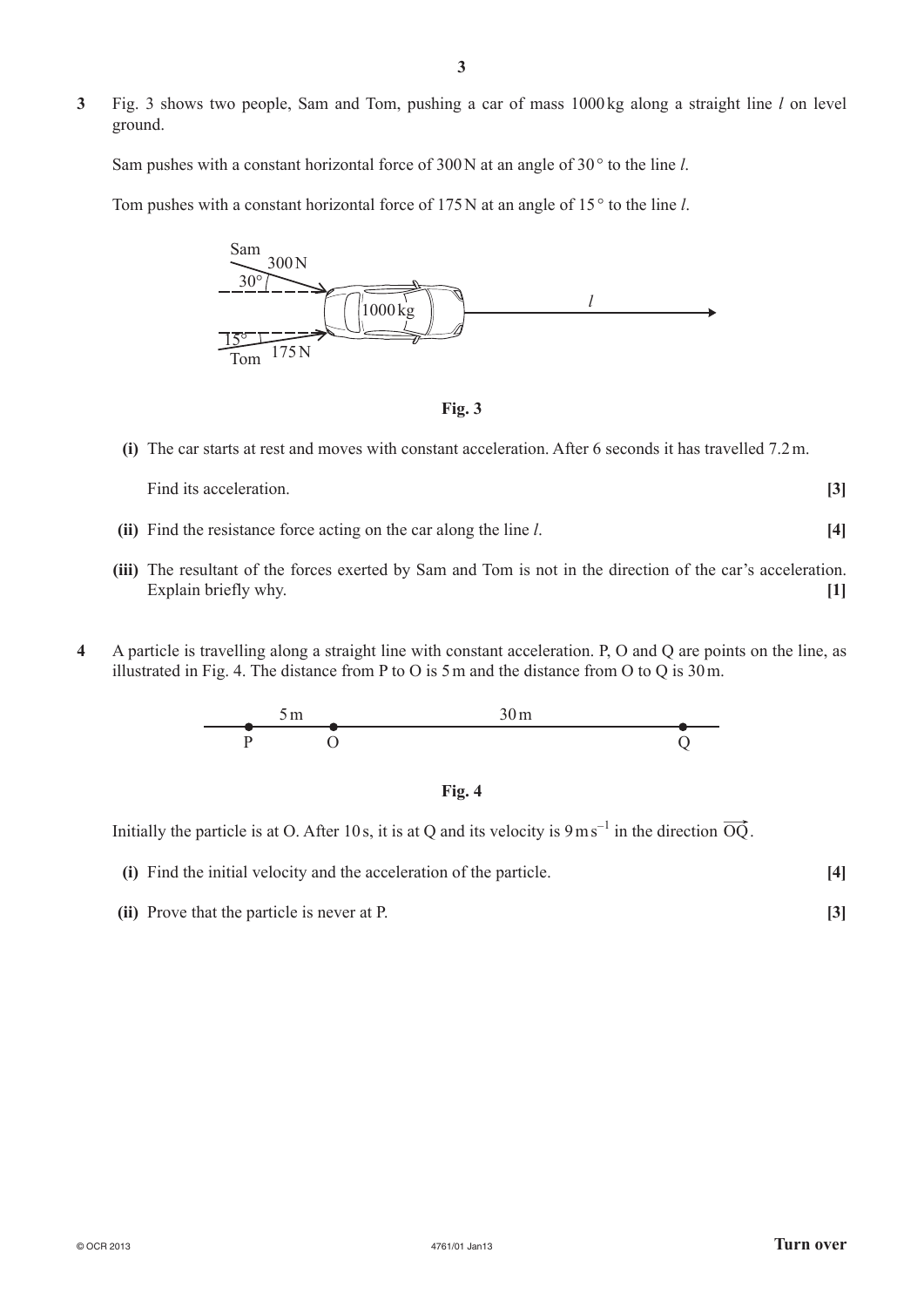**5** Ali is throwing flat stones onto water, hoping that they will bounce, as illustrated in Fig. 5.

Ali throws one stone from a height of 1.225 m above the water with initial speed  $20 \text{ m s}^{-1}$  in a horizontal direction. Air resistance should be neglected.



**Fig. 5**

**(i)** Find the time it takes for the stone to reach the water. **[2]**

**(ii)** Find the speed of the stone when it reaches the water and the angle its trajectory makes with the horizontal at this time. **[5]**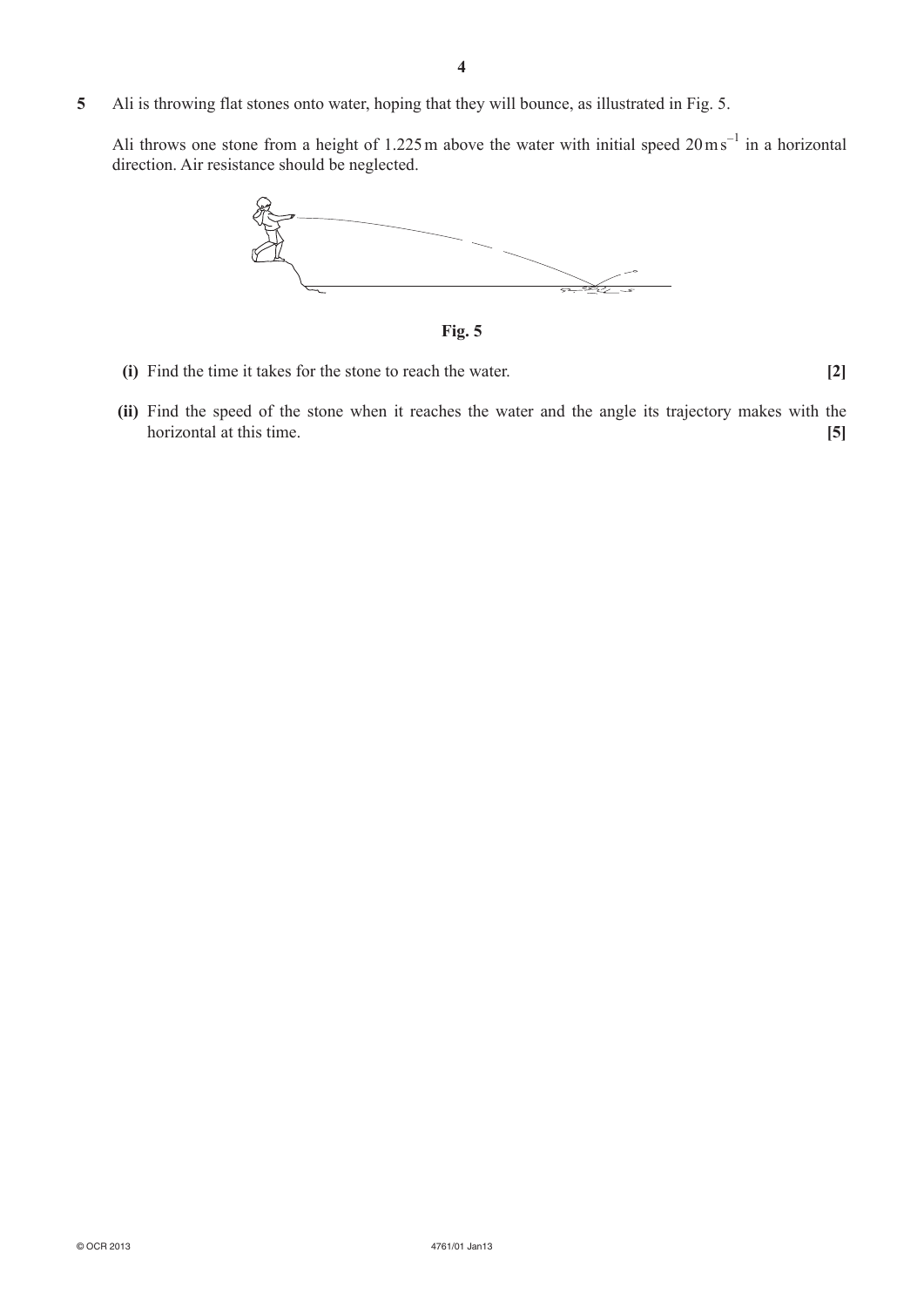#### **Section B** (36 marks)

6 The speed of a 100 metre runner in m s<sup>-1</sup> is measured electronically every 4 seconds.

The measurements are plotted as points on the speed-time graph in Fig. 6. The vertical dotted line is drawn through the runner's finishing time.

Fig. 6 also illustrates Model P in which the points are joined by straight lines.





- **(i)** Use Model P to estimate
	- $(A)$  the distance the runner has gone at the end of 12 seconds,
	- (*B*) how long the runner took to complete 100m. **[6]**

A mathematician proposes Model Q in which the runner's speed,  $v \text{ ms}^{-1}$  at time *t* s, is given by

$$
v = \frac{5}{2}t - \frac{1}{8}t^2.
$$

- **(ii)** Verify that Model Q gives the correct speed for  $t = 8$ . **[1]**
- **(iii)** Use Model Q to estimate the distance the runner has gone at the end of 12 seconds. **[4]**
- **(iv)** The runner was timed at 11.35 seconds for the 100m.

Which model places the runner closer to the finishing line at this time? **[3]**

**(v)** Find the greatest acceleration of the runner according to each model. **[4]**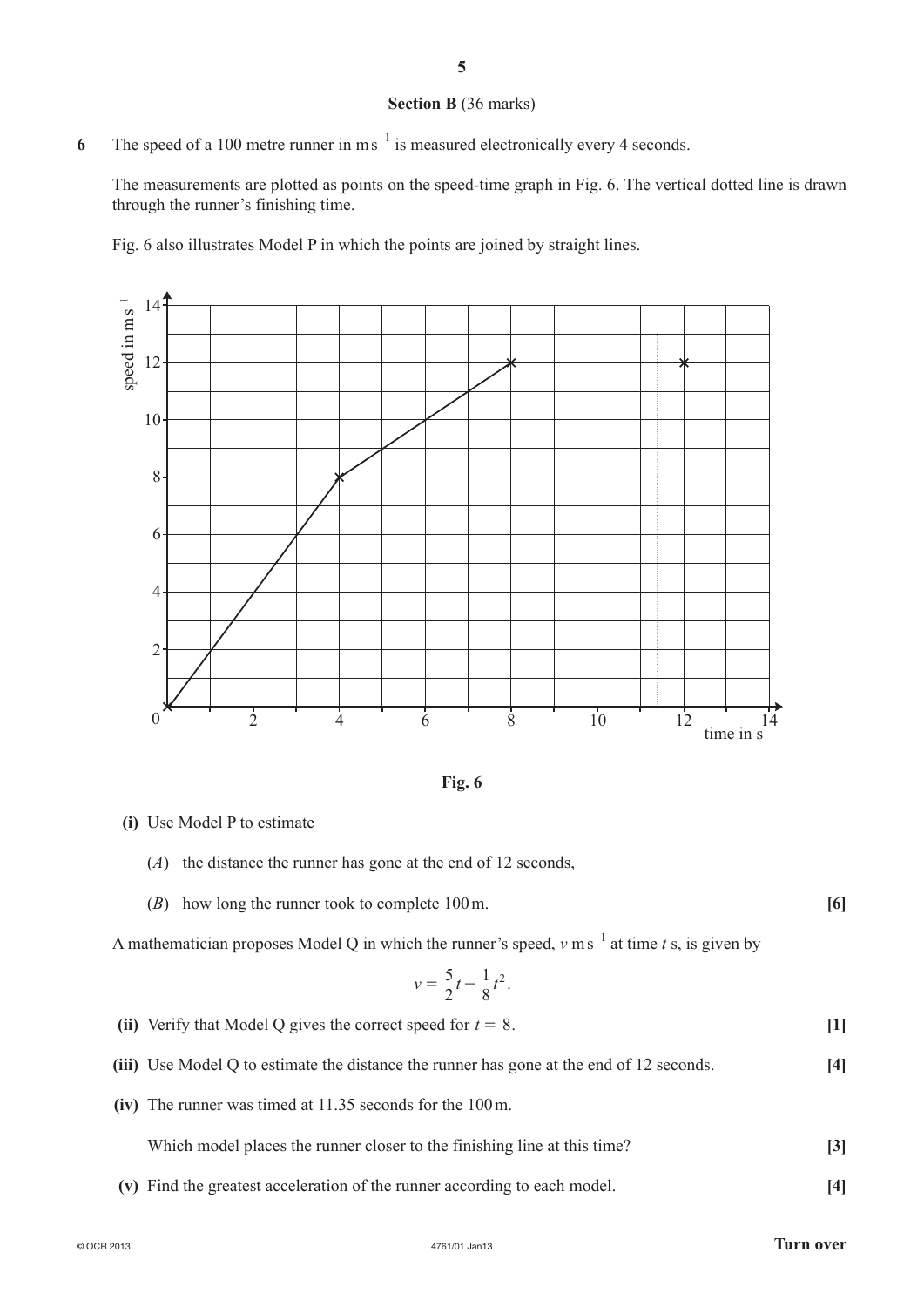**7** A block of weight 50N is in equilibrium, suspended from fixed points A and B which are 2m apart on a horizontal ceiling.

Fig. 7.1 illustrates one way of doing this. A light, inextensible string of length 2.8m is passed round a small smooth light pulley attached to a point C on the block. The parts of the string from C to A and from C to B should be treated as straight lines making angles  $\theta$  and  $\phi$  with the vertical.



**Fig. 7.1**

- **(i)** (*A*) State which piece of the information that you have been given tells you that the tension in the string is the same on each side of the pulley. **[1]**
	- (*B*) Hence show that  $\theta = \phi$ . [2]

(ii) Show that 
$$
\cos \theta = \frac{\sqrt{24}}{7}
$$
. [2]

**(iii)** Find the tension in the string. **[3]**

Fig. 7.2 illustrates another way of suspending the block from the same two points, A and B, with the string now cut into two parts, AC and BC. The length of AC is 1.2m and BC is 1.6m. The angles the strings make with the horizontal are  $\alpha$  and  $\beta$ . The tension in the string AC is  $T_1$  N and the tension in the string BC is  $T_2$  N.



**Fig. 7.2**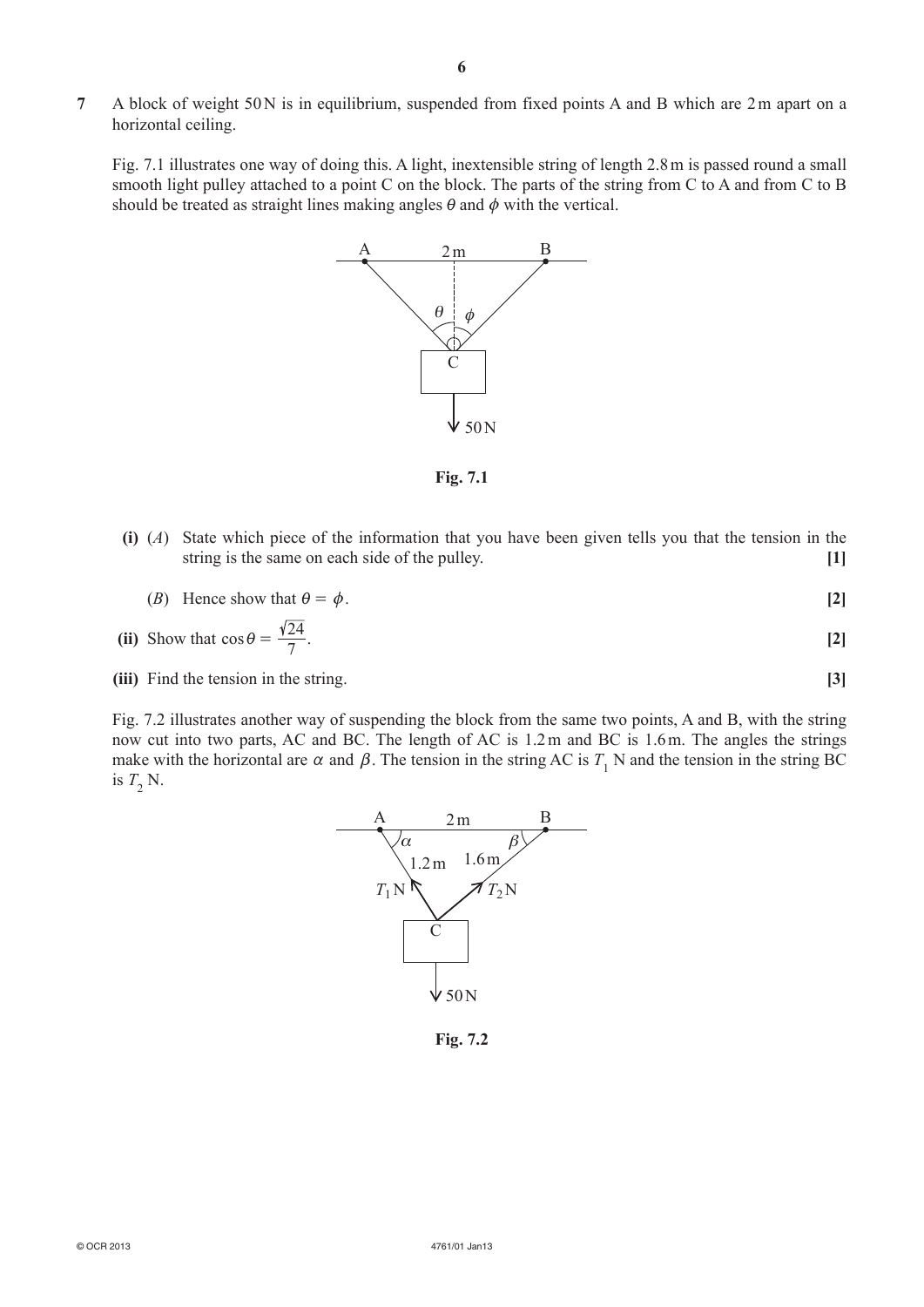(iv) Show that  $\angle ACB = 90^\circ$ .

| Write down the values of $\cos \alpha$ and $\cos \beta$ . |  |
|-----------------------------------------------------------|--|
| (v) Find $T_1$ and $T_2$ .                                |  |

In a different arrangement, the string is cut so that the lengths of the two parts are 0.5m and 2.3m.

**(vi)** Describe how the block hangs in equilibrium in this case and state the tensions in the two strings. **[3]**